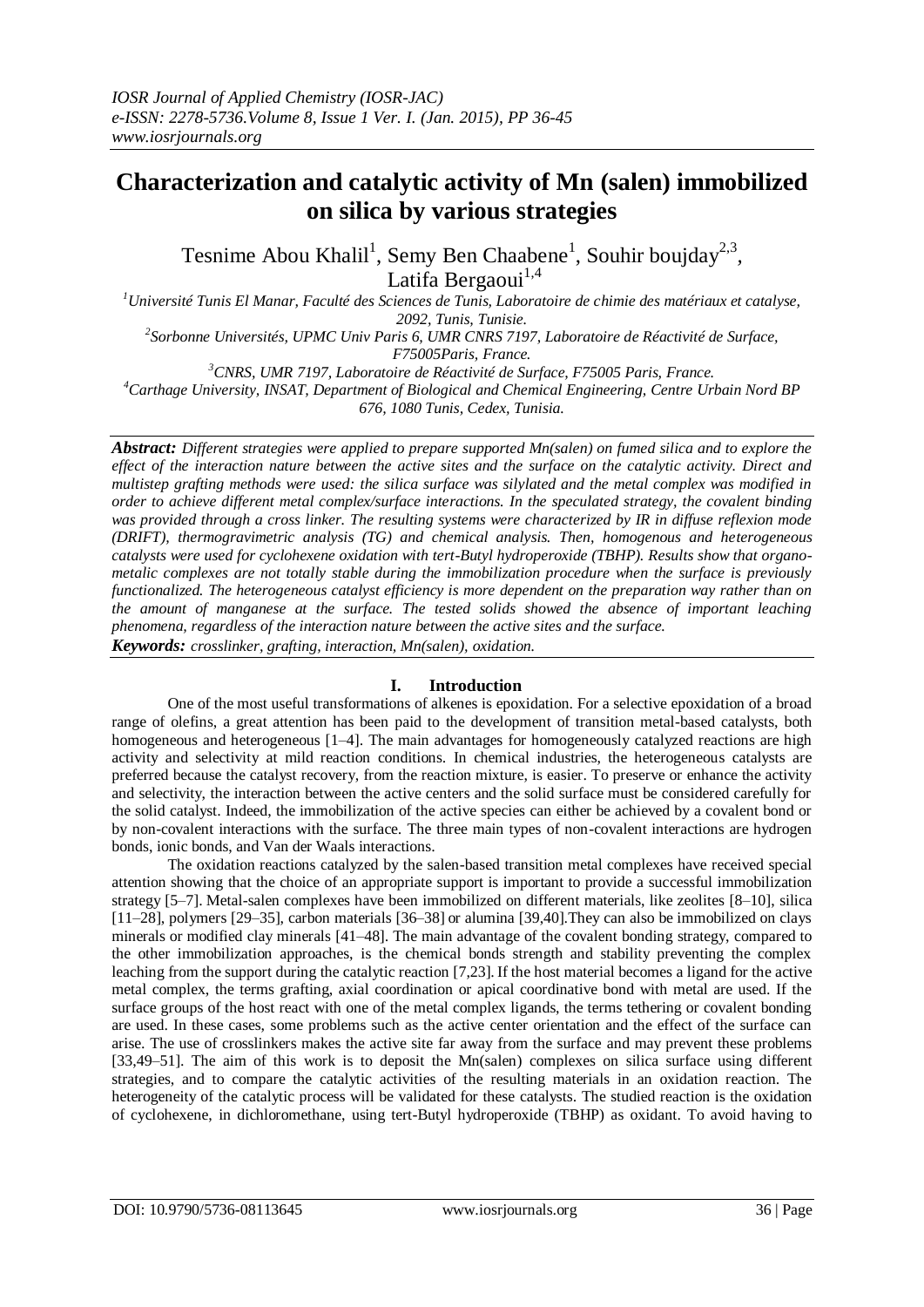suppose a correlation between the catalytic activity and the diffusion phenomena, which can take place in a porous material [14], a non porous support is used here.

On the other hand, when a pure siliceous support is used to graft Mn(salen)Cl catalyst it was demonstrated that the support quickly turned white after a washing with  $CH_2Cl_2$ , and no Mn element was detected in the support  $[19]$ . Indeed, the SiO<sub>2</sub> surface is highly hydrophilic which does not favour interaction with the Mn(salen)Cl complex. The  $SiO<sub>2</sub>$  surface is often converted into hydrophobic surface to make specific interaction with the organometallic complex. In this work, an inverse strategy is explored; rather than modifying the  $SiO<sub>2</sub>$  surface, the Mn(salen)Cl is modified by grafting a phenylenediamine [34] to the metal center. This added ligand is hydrophilic and can favour the interaction between Mn complex and the  $SiO<sub>2</sub>$  hydrophilic surface. This simple strategy had not been encountered in the literature. We investigate also a versatile chemistry modification by using the (1,4-phenylenediisothiocyanate) cross-linker (PDC) to achieve covalent binding of Mn(salen) complex. This reaction requires the prior modification of both silica surface and commercialized Mn salen complex. The surface was silylated using 3-aminopropyltriethoxysilane (APTS) [52]. One site of the crosslinker  $(-N=C=S)$  should react with  $-NH<sub>2</sub>$  groups belonging to the silane groups on the silica surface and the other site should react with the -NH<sub>2</sub> groups belonging to the aryldiamine Mn(salen) ligand. To the best of our knowledge, this combination has never been reported before.

In fact, generally, the cross linker is used to connect the solid and the complex by reaction with the functional surface groups and a suitable modified salen ligand. Fig. 1 show the different strategies used in this work. The non modified or the modified Mn complexes were deposited on  $SiO<sub>2</sub>$ , APTES/SiO<sub>2</sub> or PDC/APTES/SiO<sub>2</sub> surfaces to prepare solid catalysts. The prepared systems, both in homogenous and heterogeneous catalysis, were examined in the cyclohexène oxidation reaction. This reaction was used to estimate the catalytic activity of each prepared solid and thus, correlate the efficiency to the immobilization strategy.



**Fig. 1:** Synthesis of homogeneous arylamine modified Jacobsen's catalysts and schematic representation of immobilized Mn(salen) complexes on silica supports methodologies.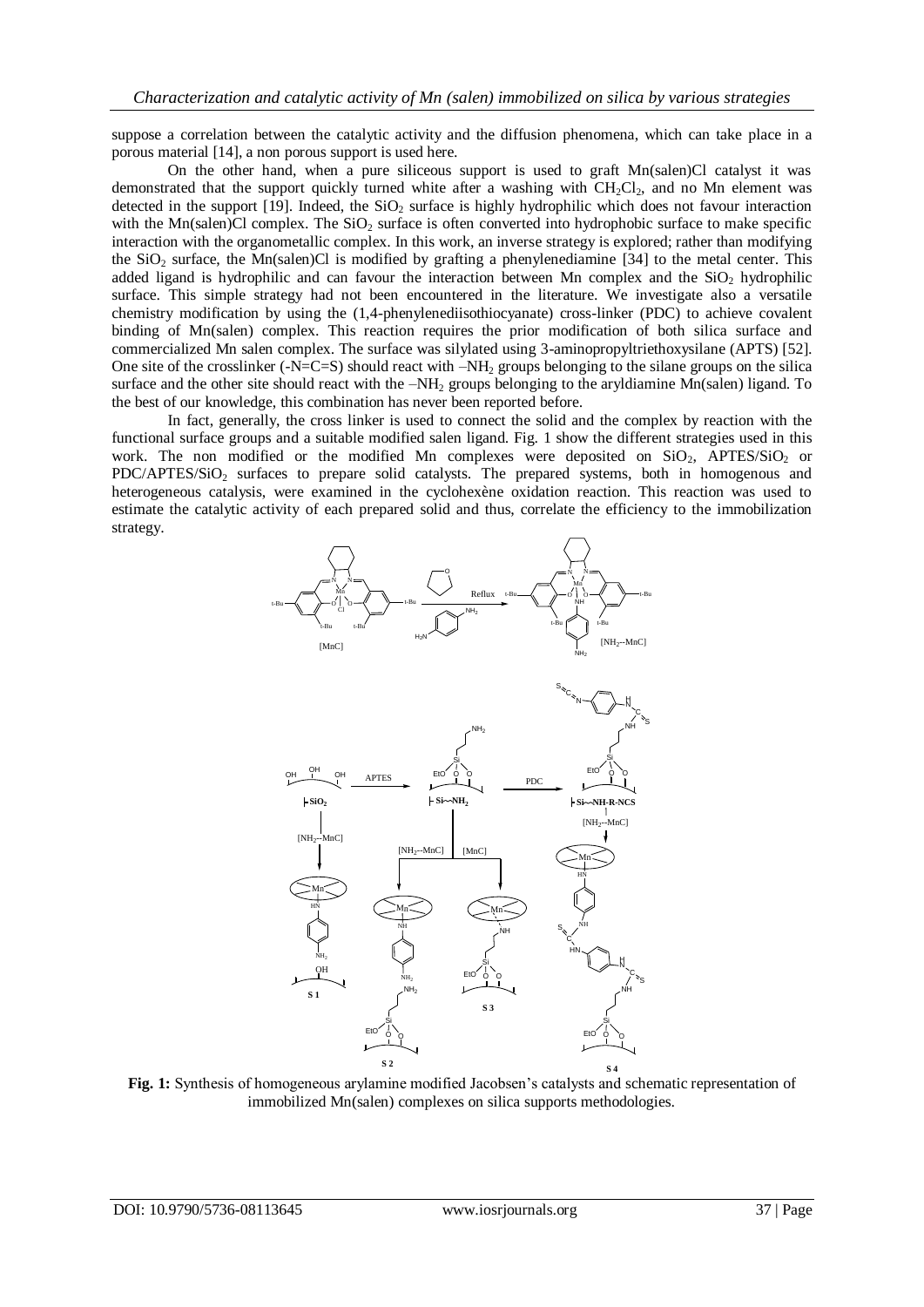## **2.1 Solid preparation**

## **II. Experimental section**

The silica used in this study is fumed silica (Sigma-Aldrich) with a 390  $m^2$  g<sup>-1</sup> specific surface area. The silica surface will be labelled as  $\frac{1}{10}$ -Si-OH. The Mn(III) salen complex  $(R, R)$ -(-)N,N-bis(3,5-di-tertbutylsalicylidene)-1,2-cyclohexane diaminomangenese (III) chloride  $(C_{36}H_{52}CIMnN_2O_2)$  called  $(R,R)$ Jacobsen's catalyst (denoted [MnC]) was purchased from sigma-Aldrich.

Synthesis of modified Mn(III)salen: [NH<sub>2</sub>--MnC] (C<sub>42</sub>H<sub>59</sub>MnN<sub>4</sub>O<sub>2</sub>). For the modification of Mn(III) salen, the procedure described by Jing Huang et al. was followed [29,30,34]. Briefly, 1 mmol of Mn(III) salen was mixed with 10 mL of tetrahydrofurane (THF); then 1 mmol of p-phenylene diamine was added. The mixture was kept under stirring and refluxed for 15 h at 60 °C.

Preparation of 3-aminopropyl-modified silica:  $\frac{1}{\sqrt{5}}$ i<sup> $\land$ </sup>NH<sub>2</sub>. In a typical reaction, 8.4 mL of 3-(aminopropyl)-triethoxysilane (APTES) was added to a suspension of silica: 5.0 g in 90 mL of dry toluene. The mixture was stirred at 60 °C for 24 h. The white solid material was filtered, washed in a Soxhlet apparatus with methanol and then dried at 80 ◦C for 4 h.

Preparation of modified silica with the crosslinker:  $\frac{1 \text{Si}^{\wedge} \text{NH-RNCS}}{1 \text{ g of }} \frac{1 \text{Si}^{\wedge} \text{NH}_2}{1 \text{ g of }}$  was treated with a 10.4 mM PDC solution in pyridine/DMF (10%/90%,  $v/v$ ) for 2 h at room temperature and kept away from light. The solid was washed in DMF then in ethanol and dried over night at 75 °C.

Immobilization of Mn(III) salen complexes: The immobilization of Mn(III) salen complexes was performed by four different methodologies (Fig. 1). From now on, the  $\left|\text{-Si-OH/[NH}_{2}\right|$ --MnC and the ├Si^^NH2/[NH2--MnC] systems will be symbolized by S1 and S2, respectively. For those systems, the interaction between the surface and the modified complex should be week. Whereas, the reactions between  $\text{Si}^{\wedge}\text{NH}_2$  and [MnC] on one hand, and between  $\text{Si}^{\wedge}\text{NH-R-NCS}$  and [NH<sub>2</sub>--MnC] on the other hand, should produce covalent interactions and will be symbolized by S3 and S4, respectively. To prepare S1, a mixture of arylamine-modified Mn(III) salen  $[NH<sub>2</sub>-MnC]$  solution (10 mL) and silica (0.5 g) was stirred at room temperature for 7 h. The material was washed by dichloromethane and dried overnight at 60  $\degree$ C.

For **S2,** the arylamine-modified Mn(III) salen [NH<sub>2</sub>--MnC] solution (10 mL) and 0.5 g of the  $\frac{1}{\pi}$ Si<sup> $\land$ </sup>NH2 were stirred at room temperature for 7 h. The material was washed by dichloromethane and dried overnight at 60 °C. For **S3**, Mn (salen) (1 mmol) was added to a dispersion of  $\left|\text{Si}^{\wedge}\text{NH}_2\right|$  solid (1 g) in dichloromethane (10 mL) and the mixture was stirred during 7 h at room temperature. The catalyst was washed in dichloromethane and dried overnight at 60 °C. Finally, for **S4's** preparation, the arylamine-modified Mn(III) salen [NH<sub>2</sub>--MnC] solution (10 mL) and 0.5 g of the PDC-APTES-modified silica ( $\div$ Si<sup> $\land$ </sup>NH-R-NCS) was stirred at room temperature for 7 h. The material was washed by dichloromethane and dried overnight at 60 °C.

### **2.2 Characterization**

Diffuse reflectance IR spectroscopy (DRIFT) was used to follow the evolution of the surface during different steps in the catalyst's preparation. DRIFT measurements were carried out with a Bomem MB 155 infrared spectrum analyzer. For Chemical analysis, the manganese was analysed by ICP using a Horiba Jobin Yvon (Activa) apparatus and the sulfur by an EMIA-V2- 95 Horiba 200V analyzer. TG measurements were performed with SDTQ600 under air flow. Samples were heated starting from room temperature till 150 °C with a heating rate of 10  $\degree$ C min<sup>-1</sup>, then the temperature was kept constant at 150  $\degree$ C for 70 min to ensure the removal of strongly physisobed water and finally samples were heated up to 800  $^{\circ}$ C and the heating rate was 5  $^{\circ}$ C min<sup>-1</sup>. Two temperature ranges were considered. The first one which ranges between room temperature and 150 °C corresponds to moisture departure. The second one which ranges between 150 and 800 °C corresponds to different organic compound decomposition.

### **2.3 Cyclohexene oxidation**

The reactions were carried out in a 50 mL-round-bottom flask set with a reflux condenser in 5.0 mL of dichloromethane at 40 °C with constant stirring. The composition of the reaction medium was 0.25 mL of cyclohexene, 0.1 mL of toluene (internal standard) and 0.05 g of heterogeneous catalyst. The oxidant, 0.5 mL of t-BuOOH, was added to the stirred solution under nitrogen. After 24 h, products were collected and analyzed by capillary gas chromatography (Agilent GC). Other experiments using Jacobsen's catalysts [MnC] and [NH2--MnC] in homogeneous phase were also performed under the same reaction conditions using 0.05 g of each catalyst. Investigation of the heterogeneity and the recyclability was done by filtering off the catalyst after the 24 h reaction and allowing the reaction mixture to continue for 24 h. The recovered catalyst was dried at 60 °C and re-used in the cyclohexene oxidation reaction.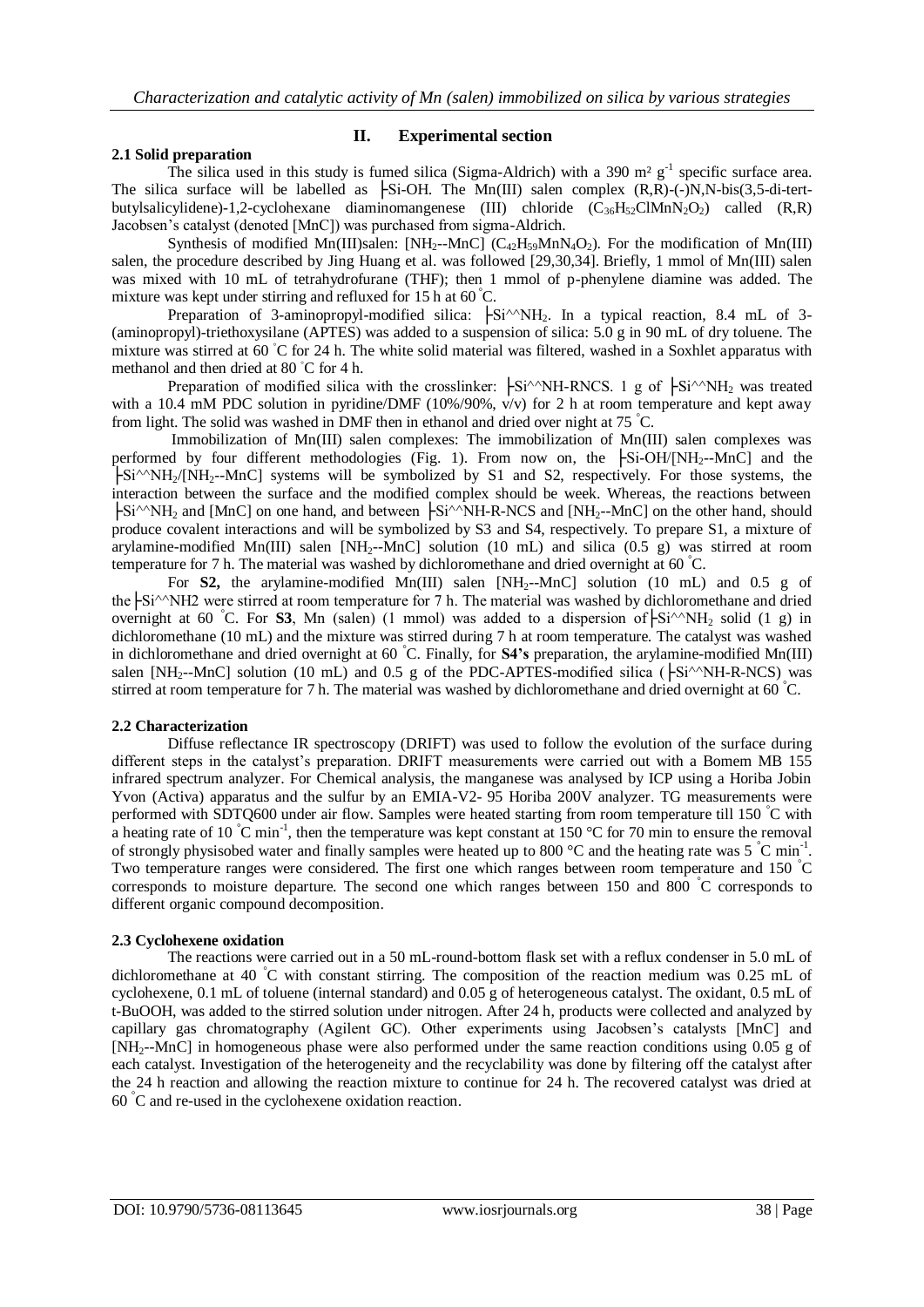## **III. Results and discussion**

#### **3.1 Characterization of the materials**

The results obtained for all samples by various techniques will be discussed in three stages: spectroscopic, thermal stability and chemical analysis.

### **3.1.1 FTIR Study**

The successful grafting of APTES on the  $SiO<sub>2</sub>$  surface was confirmed by DRIFT as shown in Fig. 2. The silylation can be reveled from the disappearance of the band at  $3745 \text{ cm}^{-1}$ , assigned to Si-O-H stretching (Fig 2-a). Drift spectrum of  $\frac{1}{5}$ Si<sup> $\wedge$ </sup>NH<sub>2</sub> (Fig 2-b) exhibits bands at 2933 and 2863 cm<sup>-1</sup> corresponding to the C-H vibration of aliphatic groups [3,54,55]. The bands at 3345 and 3280 cm<sup>-1</sup> are due to the N-H vibration [56,57]. The band at 1273 cm<sup>-1</sup> is possibly due to C-N stretching [58,59]. The bands which appear at 1043 and 801 cm<sup>-1</sup> are attributed to siloxane Si-O-Si stretching [60,61]. While the band at 1190 cm<sup>-1</sup> is probably due to the residual  $CH_2$  in the ethoxy groups (Si-O-CH<sub>2</sub>-CH<sub>3</sub>) [62]. After reaction with the PDC, DRIFT spectrum of the Si<sup> $\triangle$ </sup>NH-R-NCS sample evidences the reaction between the surface and the -NCS groups (Fig 2-c). A band at 3029 cm<sup>-1</sup> due to aromatic C-H vibration appears [63], the aliphatic C-H bands (between 1977-1871 cm<sup>-1</sup>) persist and the intensity of v(NH) bands increases. The intensity of the band at 1410 cm<sup>-1</sup> assigned to C-N stretching frequency  $[64]$  increases and a band at  $1650 \text{ cm}^{-1}$  due to C=N vibration appears. Finally, bands at 1539 and 1510 cm<sup>-1</sup>, assigned to C=C [16] and C=S vibrations [65] appear. DRIFT Spectra of S1, S2, S3 and S4 are shown in Fig. 3. The region between 1000 and 1350 cm<sup>-1</sup> shows a broad band due to the important number of groups vibrating at this region. In fact, this region is characteristic of both aromatic and aliphatic amines. These groups belong to APTES, PDC and NH<sub>2</sub>--MnC. Fig. 3-a presents the DRIFT spectrum of the S1 system. The band assigned to Si-O-H stretching is still present, but shifts from 3745 to 3735 cm<sup>-1</sup>. This shift is possibly due to the hydrogen bond interaction between the silanol groups and the amine group belonging to [NH<sub>2</sub>-MC] complex. The comparison of the S3 spectrum (Fig 3-c) with the  $\frac{1}{5}$ Si<sup> $\land$ </sup>NH<sub>2</sub> one (Fig 2-b), shows the appearance of bands at 1610 and 1538 cm<sup>-1</sup> which can be assigned to C=N and C=C respectively, corresponding to Salen ligand. While the increase of the intensity of the bands corresponding to C-H vibration of aliphatic groups (2800 and 3000 cm<sup>-1</sup>) compared to bands at  $\sim$  3300 cm<sup>-1</sup>, assigned to  $-NH_2$  in the aminopropyl attached groups is observed. This increase is due to the important number of aliphatic groups coming from the Salen ligand. For S1, S2 and S4 samples, the used Mn complex contains both C-H and N-H groups since the Mn complex was previously modified to have an aryldiamine ligand. Concerning the S4 system, the decrease of the band intensity at 1650 cm<sup>-1</sup> assigned above to the C=N vibration, evidences that the free side of the crosslinker has reacted with the amine group belonging to the metal complex.



**Fig.2**: DRIFT spectra of (a) fumed silica, (b)  $\div$ Si $\sim$ NH<sub>2</sub> and (c)  $\div$ Si $\sim$ NH-R-NCS.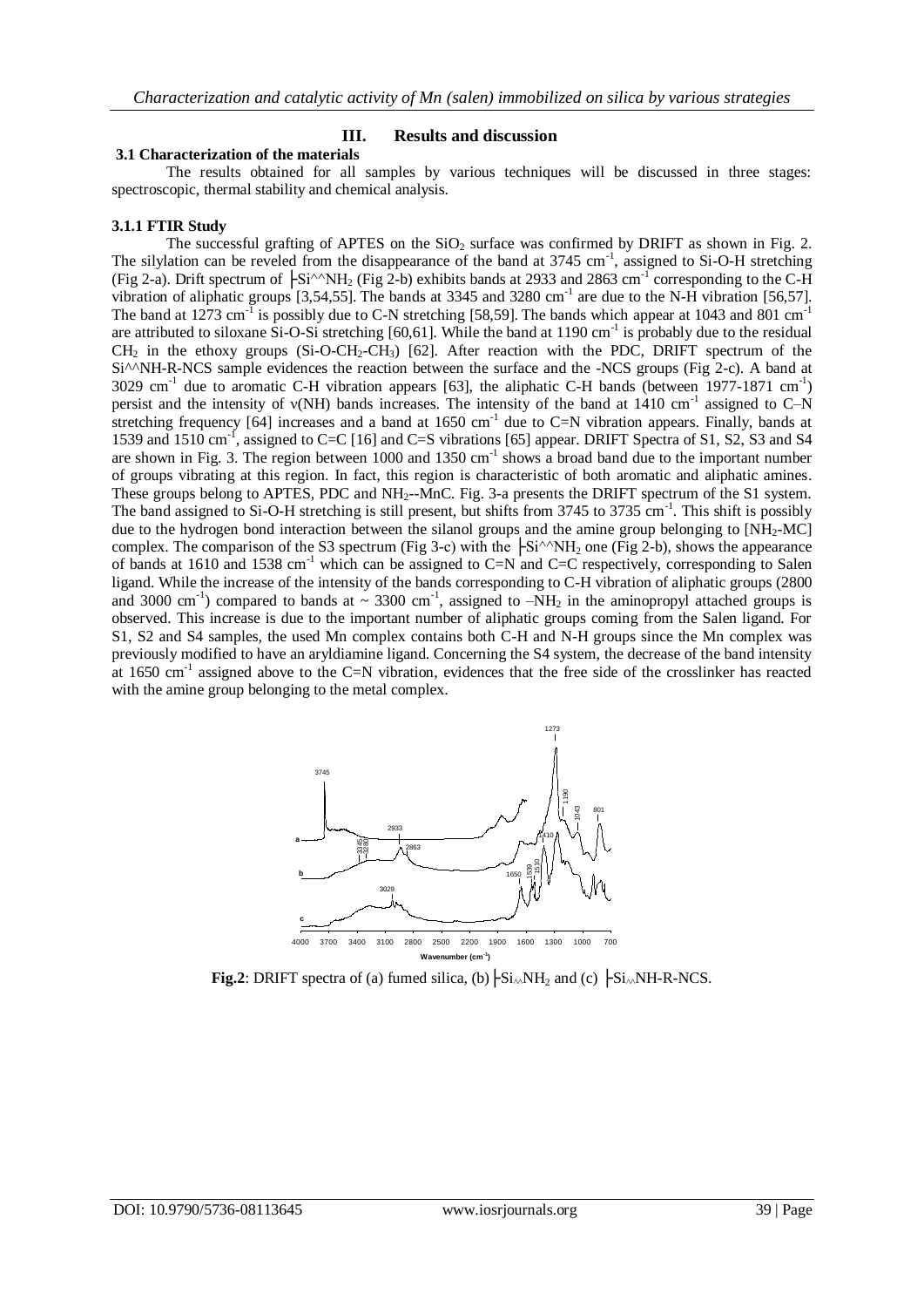

**Fig. 3**: DRIFT spectra of (a) S1, (b) S2, (c) S3 and (d) S4.

## **3.1.2 Thermal stability study**

Fig. 4 shows the TG curves of the  $\frac{1}{\sqrt{S}}$  + Si<sup> $\land$ </sup>NH<sub>2</sub> and  $\frac{1}{\sqrt{S}}$  + Si<sup> $\land$ </sup>NH-R-NCS samples. Results of the TG measurements are displayed in Table 1. Based on mass losses, it is possible to calculate the grafting amount of APTES at the  $SiO<sub>2</sub>$  surface. Supposing that the APTES molecule was grafted by a bidentate mechanism [39] (DRIFT spectrum shows the persistence of ethoxy groups), APTES on  $\rm SiO_2$  solid would be 1.4 mmol  $g^{-1}$ . This value is similar to that found by Luts and Papp [17]. Assuming that the APTES layer at the surface is stable during the reaction with the cross-linker, TG results show that the weight loss due to PDC decomposition is about 4.7 % corresponding to 0.3 mmol of PDC per gram of solid. Since the APTES amount was evaluated above to 1.4 mmol  $g^{-1}$ , only 21 % of the APTES extremities would have reacted with the crosslinker. Results of the TG measurements displayed in Table 1, indicate that the organic material contents follow the order S1<S2<S3<S4. The thermal stability of prepared catalysts can be compared by examining their DTG curves (Fig 5). Between 150 and 600 °C all samples present almost two thermal events corresponding to the loss of different organic fragments. It is not easy to pinpoint the nature of fragment decomposition for each peak. Therefore, we focused on comparing the temperatures of complete decomposition. The decomposition profiles of S1, S2 and S3 samples (Fig 5-a, b and -c respectively) were completed at a temperature lower than 500 °C  $(470, 480, \text{ and } 500 \degree \text{C}$  for S3, S1, and S2, respectively).



**Fig.** 4: TG curves of (a)  $\left| \text{Si}\right\rangle \text{NH}_2$  and (b)  $\left| \text{Si}\right\rangle \text{NH}-R-NCS$ .



**Fig. 5**: DTG curves of (a) S1, (b) S2, (c) S3 and (d) S4.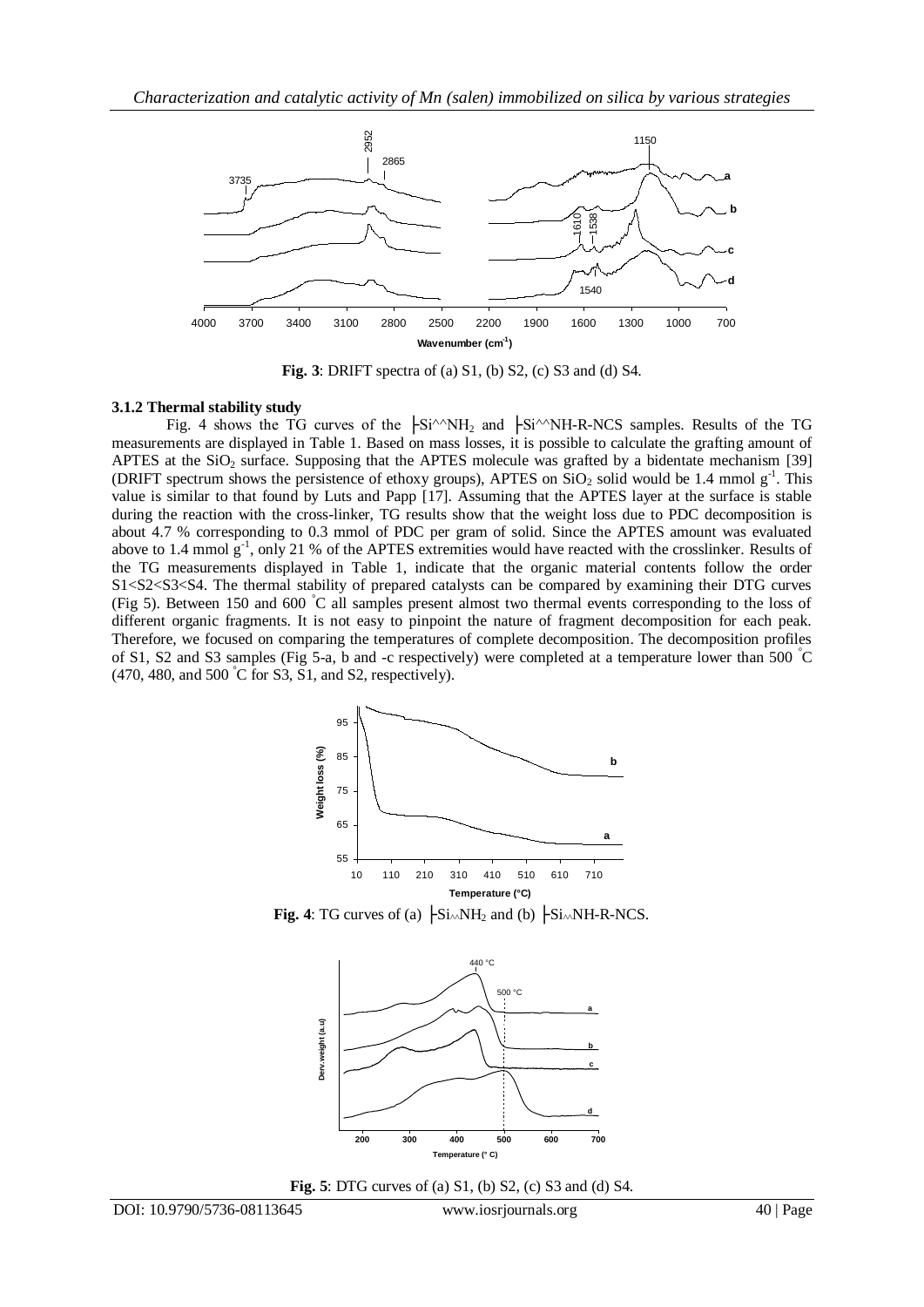| $800^{\circ}$ C)                           |             |            |             |  |  |  |  |
|--------------------------------------------|-------------|------------|-------------|--|--|--|--|
| Sample                                     | % Mass loss |            |             |  |  |  |  |
|                                            | 20-150 $°C$ | 150-800 °C | 150-800 °C* |  |  |  |  |
| $\mathsf{FSi}\scriptstyle\wedge\!\rm NH_2$ | 32.2        | 8.4        | 12.4        |  |  |  |  |
| -Si^^NH-R-NCS 4.1                          |             | 16.5       | 17.2        |  |  |  |  |
| S1                                         | 3.9         | 10.8       | 11.2        |  |  |  |  |
| S <sub>2</sub>                             | 4.6         | 21.2       | 22.2        |  |  |  |  |
| S3                                         | 2.4         | 21.9       | 22.4        |  |  |  |  |
| S <sub>4</sub>                             | 3.7         | 20.1       | 20.9        |  |  |  |  |

**Table 1**: TG mass loss of different functionalized solids expressed on a dry weight basis (between 150 and

\* TG mass loss expressed on a dry weight basis

However, for S4 sample, the decomposition was completed upper than 560 °C (Fig 5-d) showing the higher stability of the interaction between the organic and the inorganic materials. This result suggests that, covalent bonds between manganese complex and the functionalized surface have taken place only for the S4 sample, as expected.

## **3.1.3 Chemical analysis**

Chemical analysis results of Mn and of C as well as the molar ratio C/Mn present on table 2 show that S1 contains the lowest and S2 the highest amount of manganese. For the S1 sample, the C/Mn ratio equal to 40.2 matches well with the expected value since the formula of the modified Mn(salen) complex is  $C_{42}H_{59}MnN_4O_2$  and shows that the Mn(salen) modification has taken place with success. The Mn(salen) modification with the amine ligand seems to create a certain affinity with the hydrophilic  $SiO<sub>2</sub>$  surface. This affinity comes more probably from a hydrogen bond interaction between the Si-OH surface groups and the -NH<sup>2</sup> group belonging to [NH2--MC] complex like suggested above. For S2 and S4 samples, the C/Mn molar ratio might be higher than 42 and for S3 sample, this ratio might be higher than 36. In fact, carbon comes not only from the organo-metal complex but also from APTES or APTES/PDC organic deposit layers. The results obtained (table 2) clearly show that the structural integrity of the complex does not resist during the interaction with the hydrophobic surface since the C/Mn ratio is lower than 30 for S2, S3 and S4 samples. In previous articles on the topic, immobilized Mn-Salen characterization was done by IR and UV, and aimed exclusively at confirming the complex grafting. XPS was also often used but only for qualitative data and seldom for quantitative data. Unfortunately, the chemical analysis results are not always discussed and authors suppose, implicitly, that the manganese coordination sphere is not affected during the immobilization step. When the Salen ligand is modified, the C/N ratio is always discussed but rarely confronted with the Mn content. When the neat support contains carbon, the system nature does not allow a firm conclusion about the chemical composition of the deposit complex. Inconsistencies in C/Mn and/or N/Mn ratios have nonetheless already been observed for immobilized Mn(salen) [21,23,42,47]. In few cases, the chemical analysis of Mn, C and N match well with speculated system [16,66]. In these later cases, the interaction is via a covalent binding between the salen ligand and the support; the salen ligand was modified to ensure that it can react with the support surface groups. Also, in the case of clay-supported Mn(salen) [43] and of non functionalized alumina supported Mn(salen) [40] the C/N and the N/Mn ratios are consistent with the composition of the complex. In our case, the confrontation between Mn and carbon analysis shows that when the  $SiO<sub>2</sub>$  surface is functionalized with organic layers, the [MnC] and [NH2--MnC] would have been partially dissociated during their interaction with the surface. The presence of IR bands assigned to the salen ligands show that the organo-metal complex is not completely dissociated and a chemical equilibrium is probably established. A ligand exchange balanced reaction might take place, since the affinity between the surface groups ( $-NH_2$  and  $-NCS$ ) and the metal center ( $Mn^{3+}$ ) can be important.

| Sample              | Chemical analysis<br>$\pmod{g^{-1}}$ |       | Molar<br>Ratio<br>C/Mn | Conversion<br>$(\%)$ | Selectivity (%) |             |              |             |             |            |
|---------------------|--------------------------------------|-------|------------------------|----------------------|-----------------|-------------|--------------|-------------|-------------|------------|
|                     | Mn                                   | C     | S                      |                      |                 | <b>ENOL</b> | <b>ENONE</b> | <b>DIOL</b> | <b>EPOX</b> | <b>ONE</b> |
| S <sub>1</sub>      | 0.33                                 | 13.27 | -                      | 40.2                 | 71.1            | 27.2        | 32.4         | 37.1        | 3.3         | nd         |
| S <sub>2</sub>      | 0.96                                 | 27.29 | ۰                      | 28.4                 | 54.6            | 35.9        | 47.4         | 14.6        | 2.1         | nd         |
| S <sub>3</sub>      | 0.64                                 | 12.84 | ۰                      | 20.1                 | 48.4            | 21.9        | 31.5         | 39.3        | 3.9         | 3.4        |
| S <sub>4</sub>      | 0.65                                 | 10.69 | 0.62                   | 16.5                 | 25.3            | 36.4        | 44.0         | 12.5        | 2.0         | 5.1        |
| $Mn$ salen*         |                                      |       |                        |                      | 89.5            | 17.3        | 31.8         | 45.4        | 2.1         | 3.4        |
| $NH_2-Mn$<br>salen* |                                      |       |                        |                      | 78.2            | 22.6        | 42.6         | 32.7        | nd          | 2.1        |

\*Homogeneous nd: non detected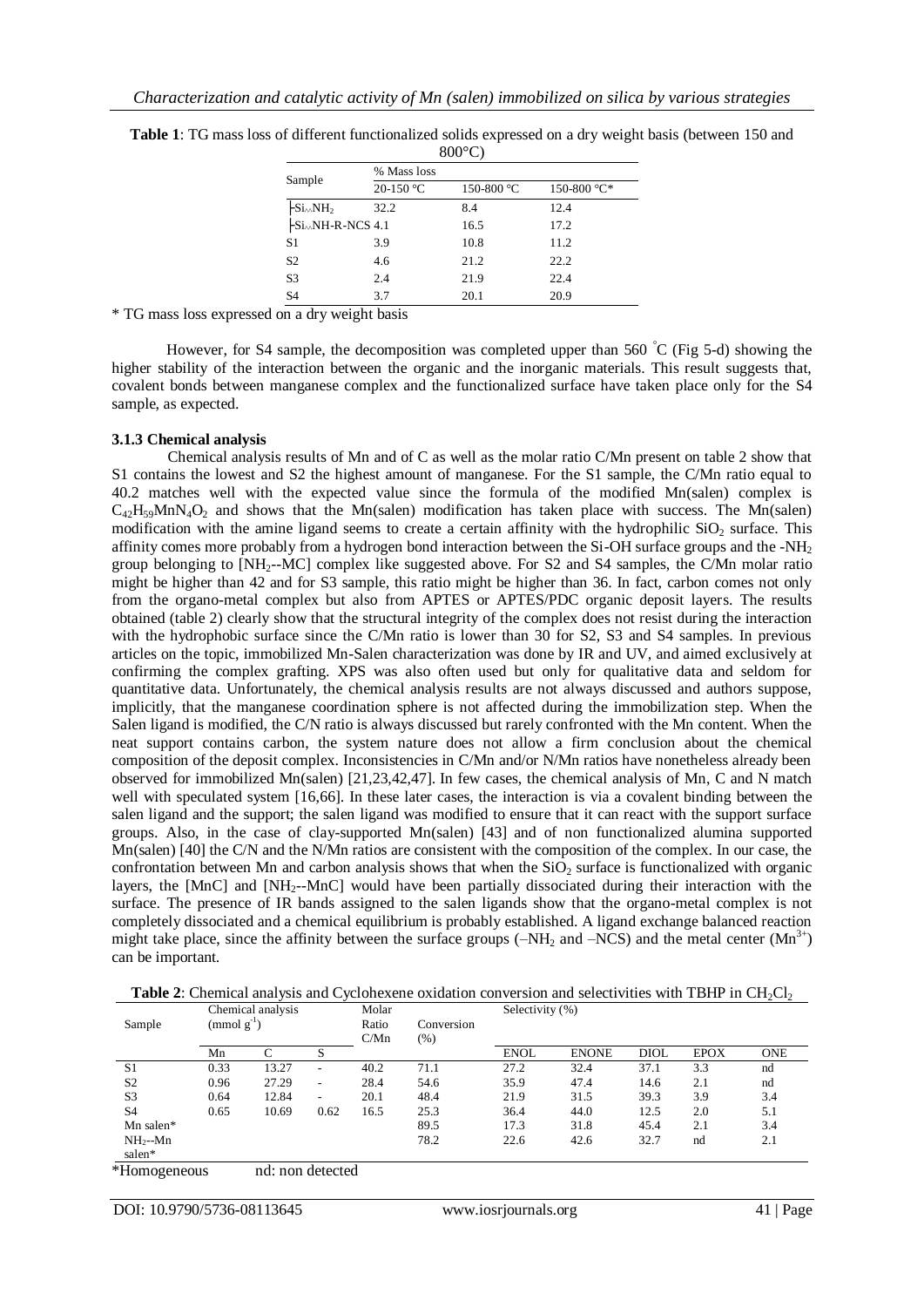The amount of sulphur in S4 sample, obtained by chemical analysis (Table 2), is equal to 0.62 mmol  $g^{-1}$ corresponding to 0.31 mmol of PDC/g. Note that the amount of PDC in  $\frac{1}{5}$ Si<sup> $\land$ </sup>NH-R-NCS estimated by TG is about 0.3 mmol  $g^{-1}$  (which correspond to 0.6 mmol  $g^{-1}$  of sulphur). Therefore, first, the reaction between ├Si^^NH-R-NCS and [NH2--MnC] seems to have no negative effects on the organic layer. Second, in our S4 speculated system (Fig. 1) each -Si^^NH-R-NCS group should react with only one [NH<sub>2</sub>--MnC] complex giving an S/Mn molar ratio equal to 2. The important decrease in C=N vibration bond intensity after adding [NH2--MnC], shows that the PDC free extremity effectively reacted with the complex. But the obtained S/Mn molar ratio equal to 1 show that at least about half of the Manganese is not immobilized via the PDC crosslinker. For this later Mn complex, the structure is not maintained since the total C/Mn ratio is very low. To conclude, the characterization of the prepared catalysts validates only the schematic procedure described for S1 system in Fig. 1. The other studied systems lead to different interactions with silica surface with a partial Mn-Salen complexes alteration.

### **3.2 Catalytic test**

The results in the oxidation of cyclohexene over the various catalysts are given in Table 2. In the used reaction conditions, cyclohexene oxidation yielded cyclohexenol, cyclohexenone, cyclohexanone, cyclohexene oxide and cyclohexane diols (Fig. 6). The conversion of the four solid catalysts in the oxidation reaction was high compared to other metal/support systems [67–69] and decreased in the following order:  $S1 > S2 > S3 > S4$ . It seems that the higher the complexity of the catalytic system, the lower the activity. This behaviour was observed elsewhere [47], where it was observed that, in the reaction of styrene oxidation, a direct immobilization of a Mn(III)salen complex onto an Al-pillared clay is more efficient than its anchoring through spacers. The conversion of the S1 heterogeneous catalyst reaches 71.1 %. This value is close to the obtained conversion in homogeneous catalyst ([NH<sub>2</sub>--MnC]) and shows the important reactivity of the active site in S1 sample. The lower conversion of S2, S3 and S4 catalysts, compared to the homogeneous counterparts, is consistent with the partial Mn(salen) dissociation. Establishing a straightforward correlation between the activity of the catalysts and the amount of manganese at the surface is very difficult. However, results present in table 2 show that the higher the C/Mn molar ratio, the higher the activity of the solid catalyst. The C/Mn ratio can very roughly be correlated to the non-dissociated Mn(salen) complex fraction.



**Fig. 6**: Oxidative transformation pathways of cyclohexene.

The immobilized  $Mn(salen)$  or  $NH_2-Mn(salen)$  seem to be the only active site in the study oxidation reaction. Indeed, the key point in the conversion of cyclohexene, is the reduction of L-Mn<sup>3+</sup> to L-Mn<sup>2+</sup> and this reduction depends closely on the ligands nature [70]. Therefore, Mn(III) that formed as a result of the Mn(salen) complex dissociation doesn't seem to be active in the cyclohexene oxidation. On the other hand, allylic oxidation (path 1) and ring opening of epoxide (path 2) are the two major paths in oxidation of cyclohexene (Fig. 6). Under the reaction conditions in this study, the amount of products arising from ring opening of epoxide was much less compared to similar systems [40]. The formation of the allylic oxidation products shows the preferential attack of the activated C–H bond over the C=C bond. It has been reported that TBHP as an oxidant promotes the allylic oxidation pathway and epoxidation is minimized [70] and the epoxidation of cyclohexene is inhibited by water [71]. This might be occurring in this work as solid catalysts weren't dehydrated before the catalytic reaction and consequently, they all contain a certain amount of water; TG measurements showed that the amount of water is between 2.4 and 4.6 w% (Table 1). Investigation of the catalytic process heterogeneity shows no appreciable increase in the conversion when the catalyst is removed,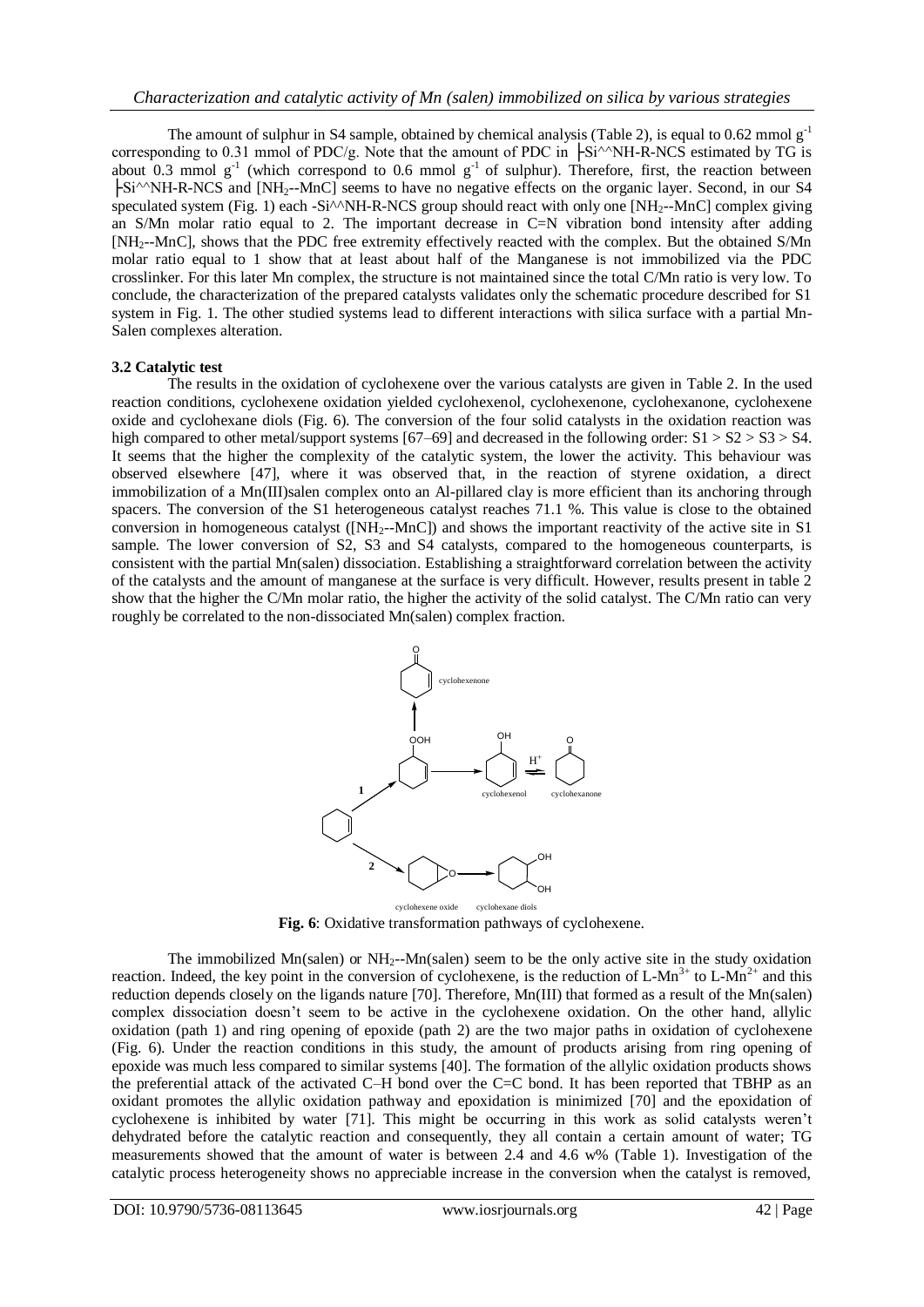evidencing that no leaching occurred. Moreover, the recovered catalysts show that the activities (Fig. 7) present a small decrease (2-5 %), regardless of the interaction active site/surface nature. Obtained results suggest that the active sites are stable during the catalytic process, regardless of the involved mechanism of their deposition on the surface. To summarize, the studied systems showed that, to avoid the negative effect of the surface and to imitate the homogeneous catalysis, building a complex system that keeps the active sites far away from the surface is not always effective. Better activity was obtained with the systems S1 where the integrity of the Mn(salen) complex was maintained. So, modifying the Mn(salen) complex to create affinity with the  $SiO<sub>2</sub>$ surface is a very simple strategy to prepare an active heterogeneous catalysts. Due to their high hydrophilicity, the epoxide selectivity on this system can never be important because of the epoxide transformation to cyclohexene diol even if the oxidant it changed. However, it will be interesting to explore this simply prepared system after the catalysts dehydration or in others oxidation reactions involving chiralty to study the effect of this Mn environment on the enantioselectivity of the reaction.



**Fig. 7**: Selectivity of the cyclohexene oxidation for two runs.

#### **IV. Conclusions**

In conclusion, we have synthesized a variety of supported catalysts where the Mn(III) salen complexes were immobilized on the surface via different strategies. The surface was used before and after modification by APTES and APTES/PDC molecules. The metal complex was modified to create an Mn(salen) with a ligand containing an amine group. This amine group was sufficient to maintain the NH<sub>2</sub>--Mn(salen) attached to the neat  $SiO<sub>2</sub>$  surface during the oxidation reaction. In this paper we have shown a partial Mn(salen) complex dissociation during its deposition at the hydrophobic surfaces. This underlines the necessity of a complete chemical analysis, in addition to spectroscopic data, to gain in-depth understanding of immobilized Mn(salen) systems and their catalytic activities. In fact, there is a paucity of studies dealing with salen-metal complex degradation during the heterogenization process and during the catalytic reaction.

#### **References**

- [1]. B. S. Lane and K. Burgess, Metal-catalyzed epoxidations of alkenes with hydrogen peroxide, Chemical Reviews, 103, 2003, 2457-2474.
- [2]. Q.-H. Xia, H.-Q. Ge, C.-P. Ye, Z.-M. Liu and K.-X. Su, Advances in homogeneous and heterogeneous catalytic asymmetric epoxidation, Chemical Reviews, 105, 2005, 1603-1662.
- [3]. H. L. Xie, Y. X. Fan, C. H. Zhou, Z. X. Du, E. Z. Min, Z. H. Ge and X. N. Li, A review on heterogeneous solid Catalysts and related catalytic mechanisms for epoxidation of olefins with H<sub>2</sub>O<sub>2</sub>, Chemical and Biochemical Engineering Quarterly, 22, 2008, 25-39.
- [4]. M. Amini, M. M. Haghdoost and M. Bagherzadeh, Oxido-peroxido molybdenum(VI) complexes in catalytic and stoichiometric oxidations, Coordination Chemistry Reviews 257, 2013, 1093-1121.
- [5]. C. Parmeggiani and F. Cardona, Transition metal based catalysts in the aerobic oxidation of alcohols, Green Chemistry, 14, 2012, 547-564.
- [6]. C. Baleizão and H. Garcia, Chiral salen complexes: an overview to recoverable and reusable homogeneous and heterogeneous catalysts, Chemical Reviews, 106, 2006, 3987-4043.
- [7]. P. McMorn and G. J. Hutchings, Heterogeneous enantioselective [catalysts: strategies for the immobilisation of](http://pubs.rsc.org/en/content/articlelanding/2004/cs/b200387m)  [homogeneous](http://pubs.rsc.org/en/content/articlelanding/2004/cs/b200387m) catalysts, Chemical Society Reviews, 33, 2004, 108-122.
- [8]. S. P. Varkey, C. Ratnasamy and P. Ratnasamy, Zeolite-encapsulated manganese III salen complexes, Journal of Molecular Catalysis A: Chemical, 135, 1998, 295-306.
- [9]. J. Połtowicz, K. Pamin, E. Tabor, J. Haber, A. Adamski and Z. Sojka, Metallosalen complexes immobilized in zeolite NaX as catalysts of aerobic oxidation of cyclooctane, Applied Catalysis A General, 299, 2006, 235- 242.
- [10]. M. Silva, C. Freire, B. de Castro and J. L. Figueiredo, Styrene oxidation by manganese Schiff base complexes in zeolite structures, Journal of Molecular Catalysis A: Chemical, 258, 2006, 327-337.
- [11]. R. Ji, K. Yu, L.-L. Lou, Z. Gu and S. Liu, Mesoporous silica supported unsymmetric chiral Mn(III) salen complex: synthesis, characterization and effect of pore size on catalytic performance, Journal of Inorganic and Organometallic Polymers Material 20, 2010, 675-683.
- [12]. A. S. Amarasekara, I. McNeal, J. Murillo, D. Green and A. Jennings, A simple one-pot synthesis of Jacobson–Katsuki type chiral Mn(III)–salen catalyst immobilized in silica by sol–gel process and applications in asymmetric epoxidation of alkenes, Catalysis Communications 9, 2008, 2437-2440.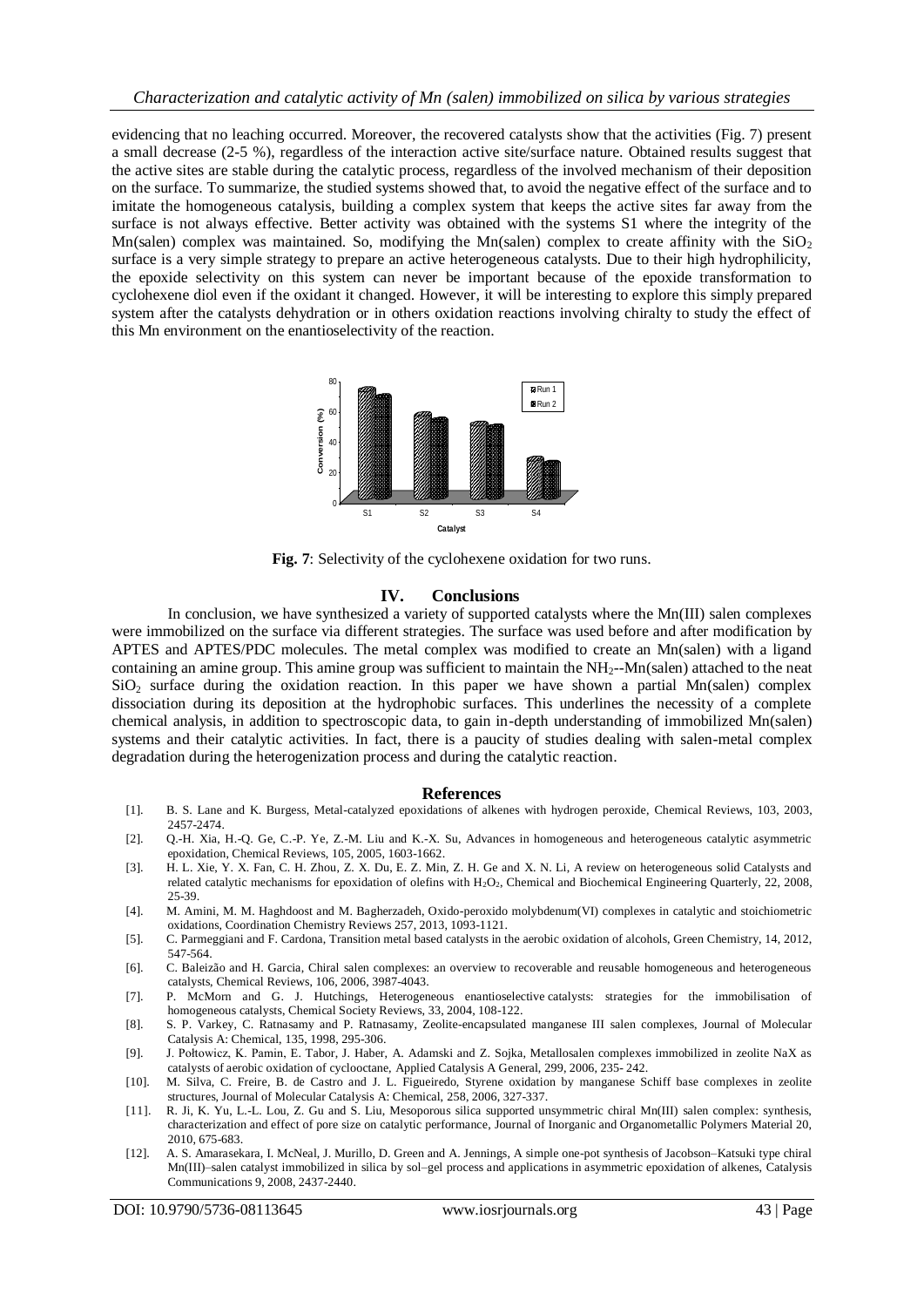- [13]. H. Zhang, Y. M. Wang, L. Zhang, G. Gerritsen, H. C. L. Abbenhuis, R. A. van Santen and C. Li, Enantioselective epoxidation of β-methylstyrene catalyzed by immobilized Mn(salen) catalysts in different mesoporous silica supports, Journal of catalysis 256, 2008, 226-236.
- [14]. T. Luts, W. Suprun, D. Hofmann, O. Klepel and H. Papp, Epoxidation of olefins catalyzed by novel Mn(III) and Mo(IV)-Salen complexes immobilized on mesoporous silica gel Part II: Study of the catalytic epoxidation of olefins, Journal of Molecular Catalysis A: Chemical 273, 2007, 250-258.
- [15]. S. Sahoo, P. Kumar, F. Lefebvre and S. B. Halligudi, Oxidative kinetic resolution of alcohols using chiral Mn–salen complex immobilized onto ionic liquid modified silica, Applied Catalysis A General, 354, 2009, 17-25.
- [16]. T. Luts, W. Suprun, D. Hofmann, O. Klepel and H. Papp, Epoxidation of olefins catalyzed by novel Mn(III) and Mo(IV) Salen complexes immobilized on mesoporous silica gel Part I. Synthesis and characterization of homogeneous and immobilized Mn(III) and Mo(IV) Salen complexes, Journal of Molecular Catalysis A: Chemical, 261, 2007, 16-23.
- [17]. T. Luts and H. Papp, Novel ways of Mn-Salen complex immobilization on modified silica support and their catalytic activity in Cyclooctene Epoxidation, Kinetics and Catalysis, 48 (2007) 176-182.
- [18]. H. Zhang, S. Xiang, J. Xiao and C. Li, Heterogeneous enantioselective epoxidation catalyzed by Mn(salen) complexes grafted onto mesoporous materials by phenoxy group, Journal of Molecular Catalysis A: Chemical 238, 2005, 175-184.
- [19]. H. Zhang and C. Li, Asymmetric epoxidation of 6-cyano-2,2-dimethylchromene on Mn(salen) catalyst immobilized in mesoporous materials, Tetrahedron 62, 2006, 6640-6649.
- [20]. I. Dominguez, V. Fornes and M. Sabater, Chiral manganese(III) salen catalysts immobilized on MCM-41 and delaminated zeolites ITQ-2 and ITQ-6 through new axial coordinating linkers, Journal of Catalysis, 228, 2004, 92-99.
- [21]. Kureshy, I. Ahmad, N. H. Khan, S. H. R. Abdi, K. Pathak and R. V. Jasra, Chiral Mn(III) salen complexes covalently bonded on modified MCM-41 and SBA-15 as efficient catalysts for enantioselective époxydation of nonfunctionalized alkenes, Journal of Catalysis, 238 (2006) 134-141.
- [22]. X. Tang, Y. Tang, G. Xu, S.Wei and Y. Sun, Highly enantioselective epoxidation of styrene and α-methylstyrene catalyzed by new doubly-immobilized chiral (salen)Mn(III) catalysts, Catalysis Communications, 10, 2008, 317–320.
- [23]. L. Saikia, D. Srinivas and P. Ratnasamy, Comparative catalytic activity of Mn(Salen) complexes grafted on SBA-15 functionalized with amine, thiol and sulfonic acid groups for selective aerial oxidation of limonene, Microporous Mesoporous Materials, 104, 2007, 225-235.
- [24]. H. Zhang, Y. Zhang and C. Li, Enantioselective epoxidation of unfunctionalized olefins catalyzed by the Mn(salen) catalysts immobilized in the nanopores of mesoporous materials, Journal of Catalysis, 238, 2006, 369-389.
- [25]. M. Moritz and M. Łaniecki, SBA-15 mesoporous material modified with APTES as the carrier for 2-(3-benzoylphenyl)propionic acid, Applied Surface Science, 258, 2012, 7523-7529.
- [26]. K. Yu, Z. Gu, R. Ji, L.-L. Lou, F. Ding, C. Zhang and S. Liu, Effect of pore size on the performance of mesoporous material supported chiral Mn(III) salen complex for the epoxidation of unfunctionalized olefins, Journal of Catalysis, 252,2007, 312-320.
- [27]. D. Srinivas and P. Ratnasamy, Spectroscopic and catalytic properties of SBA-15 molecular sieves functionalized with acidic and basic moieties, Microporous Mesoporous Materials, 105, 2007, 170-180.
- [28]. L. Ma, F. Su, X. Zhang, D. Song, Y. Guo and J. Hu., Epoxidation of alkenes catalyzed by highly ordered mesoporous manganese–salen-based hybrid catalysts, Microporous Mesoporous Materials, 184 (2014) 37-46.
- [29]. J. Huang, X .Fu and Q. Miao, Catalytic asymmetric epoxidation of unfunctionalized olefins using a series novel type of layered crystalline organic polymer–inorganic hybrid zinc phosphonate–phosphate immobilized aryldiamine modified chiral salen Mn(III) complex, Applied Catalysis A:General, 407, 2011, 163-172.
- [30]. J. Huang, X. Fu, G. Wang, Y.Ge, and Q. Miao, A series of novel types of immobilized chiral salen Mn(III) on different organic polymer-inorganic hybrid crystalline zinc phosphonate-phosphate act as catalysts for asymmetric epoxidation of unfunctionalized olefins, Catalysis Science and Technology, 2, 2012, 1040-1050.
- [31]. H. Shen, X. Fu, H. Bao, J. Chen and B. Gong, Synthesis and characterization of a new kind of immobilized Mn(salen) and catalytic epoxidation of styrene on the catalyst, Polymers for Advanced Technologies, 20, 2009, 77-83.
- [32]. K. Matkiewicz, A. Bukowska and W. Bukowski, Hydroxyl fnctionalized methacrylic terpolymers as supports for Mn(III) salen catalysts and their application in asymmetric epoxidation, Journal of Inorganic and [Organometallic](http://link.springer.com/journal/10904) Polymers and Materials, 22, 2011, 332-341.
- [33]. X. Tu, X. Fu, X. Hu and Y. Li, Chiral salen Mn(III) immobilized on sulfoalkyl modified ZSP-IPPA as an effective catalyst for asymmetric epoxidation of unfunctionalized olefins, Inorganic Chemistry Communications, 13, 2010, 404-407.
- [34]. J. Huang, X. Fu, G. Wang, Y.Ge and Q. Miao, A high efficient large-scale asymmetric epoxidation of unfunctionalized olefins employing a novel type of chiral salen Mn(III) immobilized onto layered crystalline aryldiamine modified zinc poly(styrenephenylvinylphosphonate)-phosphate, Journal of Molecular Catalysis A: Chemical 357 (2012) 162-173.
- [35]. J. Bu, Z. M. A. Judeh, C. B. Ching and S. Kawi, Epoxidation of olefins catalyzed by Mn(II) Salen complex anchored on PAMAM-SiO<sub>2</sub> dendrimer[, Catalysis](http://link.springer.com/journal/10562) Letters, 85, 2003, 183-187.
- [36]. N. Mahata, A. R. Silva, M. F. R. Pereira, C. Freire, B. de Castro and J. L. Figueiredo, Anchoring of a [Mn(salen)Cl] complex onto mesoporous carbon xerogels, Journal of Colloid and Interface Science, 311,2007, 152-158.
- [37]. F. Maia, R. Silva, B. Jarrais, A. R. Silva, C. Freire, M. F. R. Pereira and J. L. Figueiredo, Pore tuned activated carbons as supports for an enantioselective molecular catalyst, Journal of Colloid and Interface Science, 328, 2008, 314-323.
- [38]. H. Gaspar, M. Andrade, C. Pereira, A. M. Pereira, S. L. H. Rebelo, J. P. Araújoc, J. Pires, A. P. Carvalho and C. Freire, Alkene epoxidation by manganese(III) complexes immobilized onto nanostructured carbon CMK-3, Catalysis Today, 203, 2013, 103- 110.
- [39]. V. D. Chaube, S. Shylesh and P. Singh, Synthesis, characterization and catalytic activity of Mn(III)- and Co(II)-salen complexes immobilized mesoporous alumina, Journal of Molecular Catalysis A: Chemical, 241 (2005) 79-87.
- [40]. M. Salavati-Niasari, P. Salemi and F. Davar, Oxidation of cyclohexene with tert-butylhydroperoxide and hydrogen peroxide catalysted by Cu(II), Ni(II), Co(II) and Mn(II) complexes of N,N-bis-(α-methylsalicylidene)-2,2-dimethylpropane-1,3-diamine, supported on alumina, Journal of Molecular Catalysis A: Chemical, 238, 2005, 215-222.
- [41]. R. I. Kureshy, N. H. Khan, S. H.R. Abdi, I. Ahmad, S. Singh and R. V. Jasra, Dicationic chiral Mn(III) salen complex exchanged in the interlayers of montmorillonite clay: a heterogeneous enantioselective catalyst for epoxidation of nonfunctionalized alkenes, Journal of Catalysis, 221, 2004, 234-240.
- [42]. I. Kuźniarska-Biernacka, A. R. Silva, A. P. Carvalho, J. Pires and C. Freire, Anchoring of chiral manganese(III) salen complex onto organo clay and porous clay heterostructure and catalytic activity in alkene epoxidation, Catalysis Letters, 134 (2010) 63– 71.